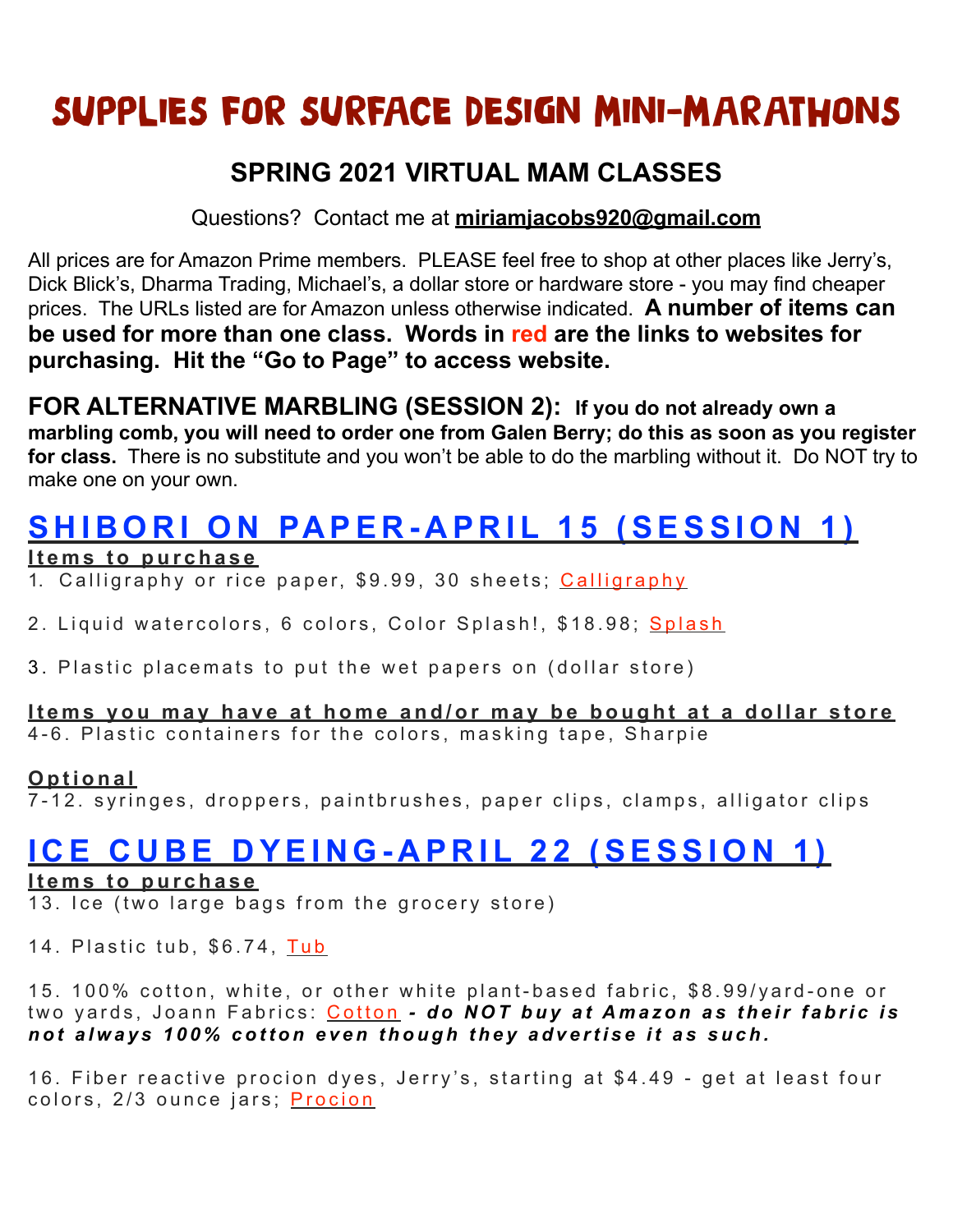17. Soda ash; \$3.59; Jerry's; [Ash](https://www.jerrysartistoutlet.com/new_store/index.php?main_page=product_info&cPath=100318_100326_101672&products_id=131541)

### **Items you may have at home and/or may be bought at a dollar store**

18-19. Gloves, saran wrap

#### **Optional**

20-22. Dust mask, Synthrapol, cookie rack

## **ERIC CARLE STYLE COLLAGE-APRIL 29 (SESSION 1)**

#### **Items to purchase**

23. Watercolor, 6 colors, Color [Splash](https://www.amazon.com/Worldwide-PT3265-Splash-Liquid-Watercolor/dp/B005KFTW40/ref=sr_1_8?crid=Q57SO5AD5ZQU&dchild=1&keywords=colorations+liquid+watercolors&qid=1614047925&sprefix=Colorations,aps,171&sr=8-8)!, \$18.98; Splash

24. [Acrylics](https://www.amazon.com/FIXSMITH-Acrylic-Paint-Set-Painting/dp/B08K766D2S/ref=sr_1_9?dchild=1&keywords=acrylics+paint&qid=1614049119&sr=8-9), 12 Colors, \$10.39; Acrylics

**PLEASE NOTE**: Your local dollar store likely carries watercolors, acrylics, tempera, and poster paints. Any of these will work.

#### **Items you may have at home and/or may be bought at a dollar store**

25-34. White tissue paper (10-15 sheets), drawing paper (at least 9" x 11"), tracing paper, shallow dish, paintbrushes, newspaper, scissors or exact knife, matte medium or Elmer's glue, pencil, tweezers

#### **Optional**

35-41. crayons, colored pencils, oil pastels, piece(s) of carpeting, coarse salt, water spritzer, various other items to make textures

### **BATIK ON PAPER-MAY 6 (SESSION 1)**

#### **Items to purchase**

42. Hot plate and sauce pan ( use electric frying pan if you have one): [Hot plate](https://www.amazon.com/Elite-Cuisine-ESB-301BF-Electric-Indicator/dp/B00C8C5I7I/ref=sr_1_3?dchild=1&keywords=hot+plate&qid=1614049752&sr=8-3), \$16.99; [Pan](https://www.amazon.com/Utopia-Kitchen-Quart-Nonstick-Saucepan/dp/B06Y5KZCB2/ref=sr_1_2_sspa?dchild=1&keywords=saucepan&qid=1614549990&sr=8-2-spons&psc=1&spLa=ZW5jcnlwdGVkUXVhbGlmaWVyPUEyMzlFREdQWE9QWUs0JmVuY3J5cHRlZElkPUEwODA0MzY2STdKR0hFV0VUSDJDJmVuY3J5cHRlZEFkSWQ9QTA0MzA0NzczSk9IMjNINlhKSTdIJndpZGdldE5hbWU9c3BfYXRmJmFjdGlvbj1jbGlja1JlZGlyZWN0JmRvTm90TG9nQ2xpY2s9dHJ1ZQ==), \$14.95

43. Wax /paraffin - small quantity at hardware store

44. Canson paper (which is like a high quality construction paper, comes in 8 1/2" x 11" beautiful colors), Jerry's online (from \$0.69 and up for sheets  $8 \frac{1}{2}$  x  $11$ ": [Canson](https://www.jerrysartistoutlet.com/new_store/index.php?main_page=index&cPath=100342_100376_100723)-----or, go to Jerry's to get 4-6 individual 8 1/2" x 11" sheets.

45. [Masa](https://www.dickblick.com/search/?q=masa) paper - 21" x 31", \$1.68, Dick Blick: Masa; or Jerry's. It would be great to have a little bit of Canson paper AND one sheet of masa paper *but don't worry if you can't get both* .

46. [Dye-na-Flo](https://www.amazon.com/Jacquard-JAC9908-Dye-Na-Flow-Exciter-9-Colors/dp/B0006IKE70/ref=sr_1_1?crid=3KD75AR9V85FL&dchild=1&keywords=dye-na-flow&qid=1614208797&sprefix=dye-na,aps,151&sr=8-1)w, 9 colors, \$13.47; Dye-na-Flo - if you go to Jerry's, get about five colors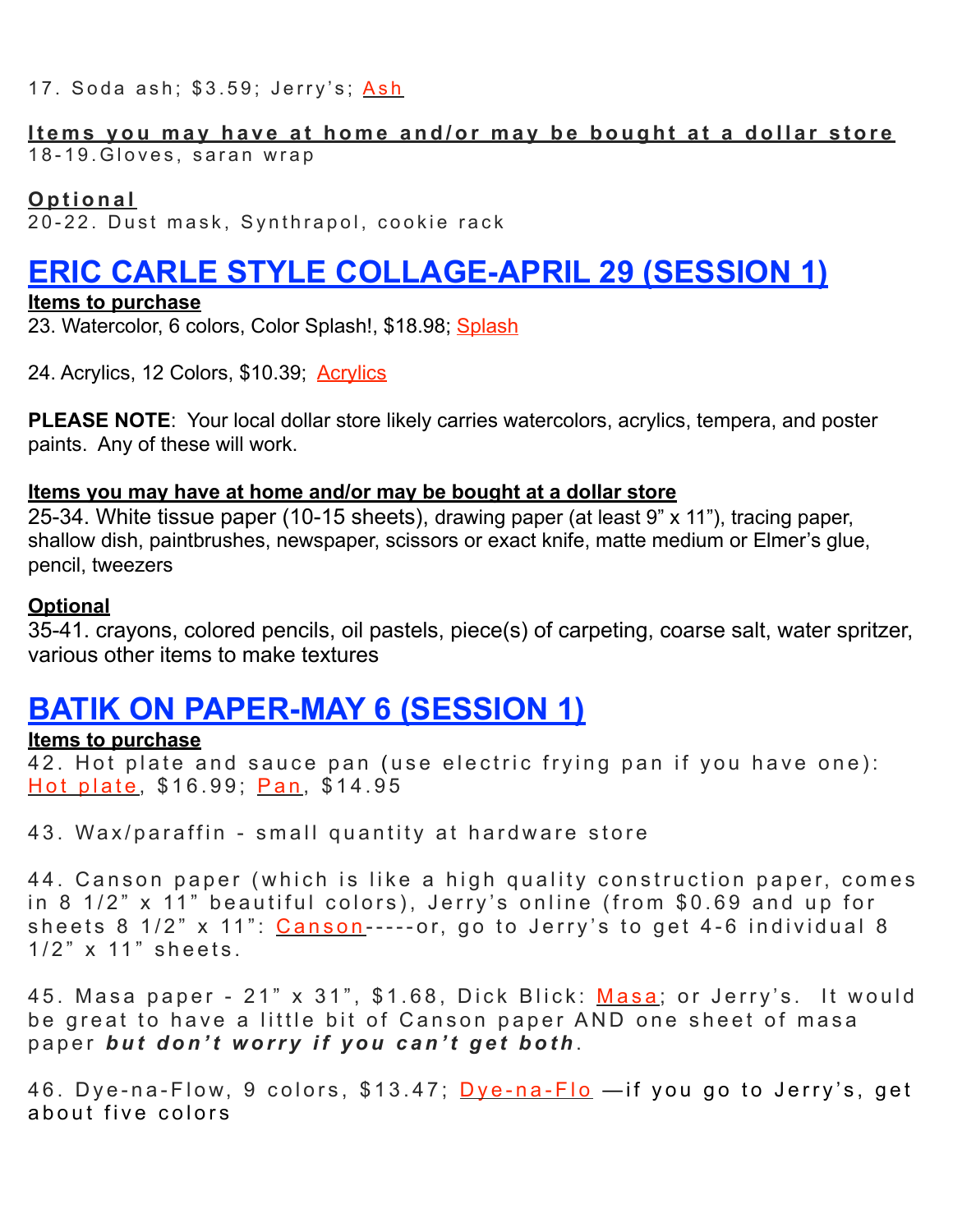#### **Items you may have at home and/or may be bought at a dollar store**

47-51. Brushes, jars, newspaper or newsprint, iron/ironing board, liquid soap

**Optional** 

52-55. Djanting tools , freezer, bleach or bleach pen, copper stamps

### **ALTERNATIVE MARBLING-MAY 13 (SESSION 2)**

#### **Items to purchase**

56. [Dye-na-Flo](https://www.amazon.com/Jacquard-JAC9908-Dye-Na-Flow-Exciter-9-Colors/dp/B0006IKE70/ref=sr_1_1?crid=3KD75AR9V85FL&dchild=1&keywords=dye-na-flow&qid=1614208797&sprefix=dye-na,aps,151&sr=8-1)w, 9 colors, \$13.47; Dye-na-Flo —if you go to Jerry's, get about five colors

57. (See top of list.) [Comb](http://marbleart.us/MarblingSupplies.htm), standard comb, 11" long, \$15.00

58. Two glass plates about 9" x 12" - hardware store or glass supply store, about 1/2" thick

59. Calligraphy, \$9.99, 30 sheets; [Calligraphy](https://www.amazon.com/Teagas-Chinese-Calligraphy-Brush-Writing/dp/B01CXW7O6A/ref=sr_1_5?dchild=1&keywords=Teagas+Chinese+Calligraphy&qid=1614047724&sr=8-5)

60. Dough scrapers - (having four is great but two will do); set of 2, \$4.31; [Scrapers](https://www.amazon.com/Ateco-1303-Bowl-Scraper-Set/dp/B00NH46Y8I/ref=sr_1_2?dchild=1&keywords=Ateco+1303,+Bowl+Scraper+Set+of+2&qid=1614209326&sr=8-2)

**Items you may have at home and/or may be bought at a dollar store** 61-65. Chopsticks, Shaving cream (foam, not gel and not scented), plastic broom, plastic placemats (no textures), rubber bands (one for each bundle of plastic broom bristles)

#### **Optional**

66. Baby food jars or other (taller) glass jars 67. Gloves

68. 100% cotton, white, or other white plant-based fabric, \$8.99/yard-one yard will be fine, Joann Fabrics: [Kona](https://www.joann.com/kona-cotton-solid-quilt-fabric/prd57239.html?dwvar_prd57239_variationAttribute=1378454) - do **NOT** buy this at Amazon!!!

69. Alum - get *ONLY* if you want to marble on fabric; you will NOT need a pound of alum but Amazon only sells it in one-pound bags; Jerry's has smaller amounts in the store; [Alum](https://www.amazon.com/Jacquard-Products-Alum-1-Pound-CHM1006/dp/B0009IN1FY/ref=sr_1_8?dchild=1&keywords=alum&qid=1614209508&sr=8-8)

# **DISCHARGING (BLEACHING) FABRIC-MAY 20 (SESSION 2)**

#### **Items to purchase**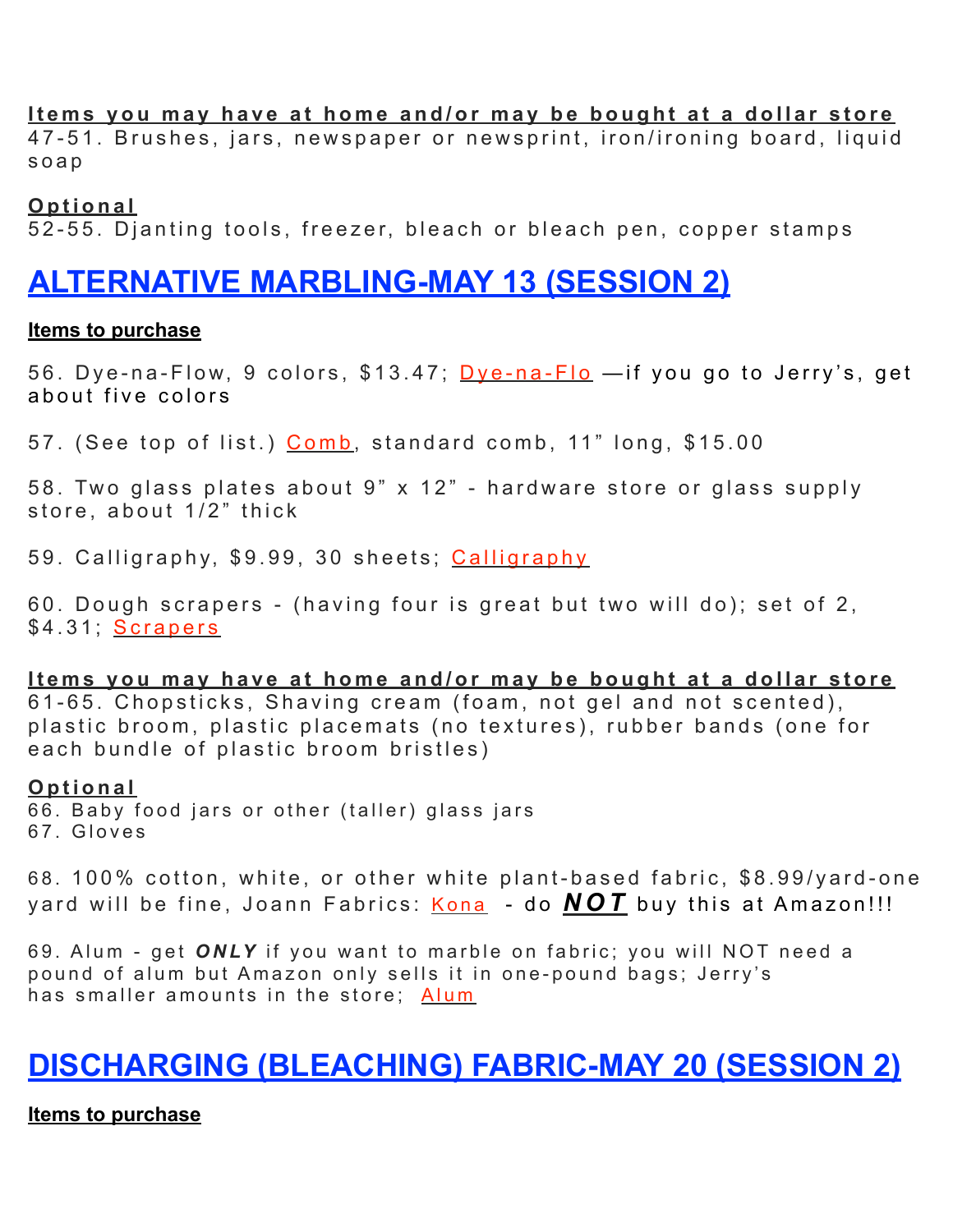70. Two boxes of RIT Color Remover, grocery stores, \$6.64

71. Plastic tub, \$6.74, [Tub](https://www.amazon.com/Medline-Rectangular-Plastic-Basins-Graphite/dp/B00A2G5TOO/ref=sr_1_1?dchild=1&keywords=plastic+tub&qid=1614048302&sr=8-1)

72. 100% cotton fabric-you can go to any fabric store and buy 5-7 colors; the smallest sizes are usually what's called fat quarters; or [Solids](https://www.amazon.com/Gnognauq-Quilting-Patchwork-Squares-Scrapbooking/dp/B088FKJVWT/ref=sr_1_1?dchild=1&keywords=Gnognauq+17pcs+Plain+Solid+Color+Cotton+Quilting+Fabric+Patchwork+Bundle+Fat+Squares+for+DIY+Craft+Sewing+Scrapbooking,+11.8+x+11.8+inches&qid=1614210492&sr=8-1), \$11.59

#### **Items you may have at home and/or may be bought at a dollar store** 73. Rubber bands

#### **Optional**

74. Canson paper (which is like a high quality construction paper, comes in 8  $1/2$ " x 11" beautiful colors), Jerry's  $(\$0.69$  and up): [Canson](https://www.jerrysartistoutlet.com/new_store/index.php?main_page=index&cPath=100342_100376_100723), or go to Jerry's, 3-5 individual 8 1/2" x 11" sheets.

75. Bleaching pen: try to get one (or two) in a grocery or hardware store (dollar store?) or go to Amazon: [Pen](https://www.amazon.com/Clorox-Bleach-Pen-Whites-Pack/dp/B0009PCP0O/ref=sr_1_5?dchild=1&keywords=bleaching+pen&qid=1614210189&sr=8-5)

76-83. Bleach, water spritzer, mask, rag or paper towels, various objects to create patterns, old paintbrushes you don't care about, stencils, leaves

### **CARVING STAMPS-MAY 27 (SESSION 2) Items to purchase**

84. Carving material - Two blocks of Speedball Speedy Carve, pink, \$3.29 each, 3" x 4", at Jerry's: [Carving](https://www.jerrysartistoutlet.com/new_store/index.php?main_page=product_info&cPath=100406_100407_101712&products_id=132307)

85. Exacto knife, \$4.77, Fiskars: <mark>[Knife](http://www.apple.com)</mark>

86. [Ink pad](https://www.amazon.com/2000-PLUS-Stamp-Black-090407/dp/B007OWNXTW/ref=sr_1_20?dchild=1&keywords=Excel+Mark+Ink+Pad&qid=1614217165&sr=8-20); Excel Mark Ink Pad, \$5.99 Ink pad

#### **Items you may have at home and/or may be bought at a dollar store** 87-90. Pencil (2B), tracing paper, cardboard (or cutting board if you have one), paper to test stamps on

#### **Optional**

91. Embossing powder

92. Heat gun *(get ONLY if you are getting the embossing powder and/ or moldable foam stamp material)* , \$12.99, [Heat gun](https://www.amazon.com/mofa-Embossing-Multi-Purpose-Electric-Heating/dp/B07FSXJ1GT/ref=sr_1_9?dchild=1&keywords=heat+gun+for+crafts&qid=1614217327&sr=8-9)

93. Moldable foam stamp material, \$2.95, ProChemical and Dye, [Foam](http://www.apple.com)